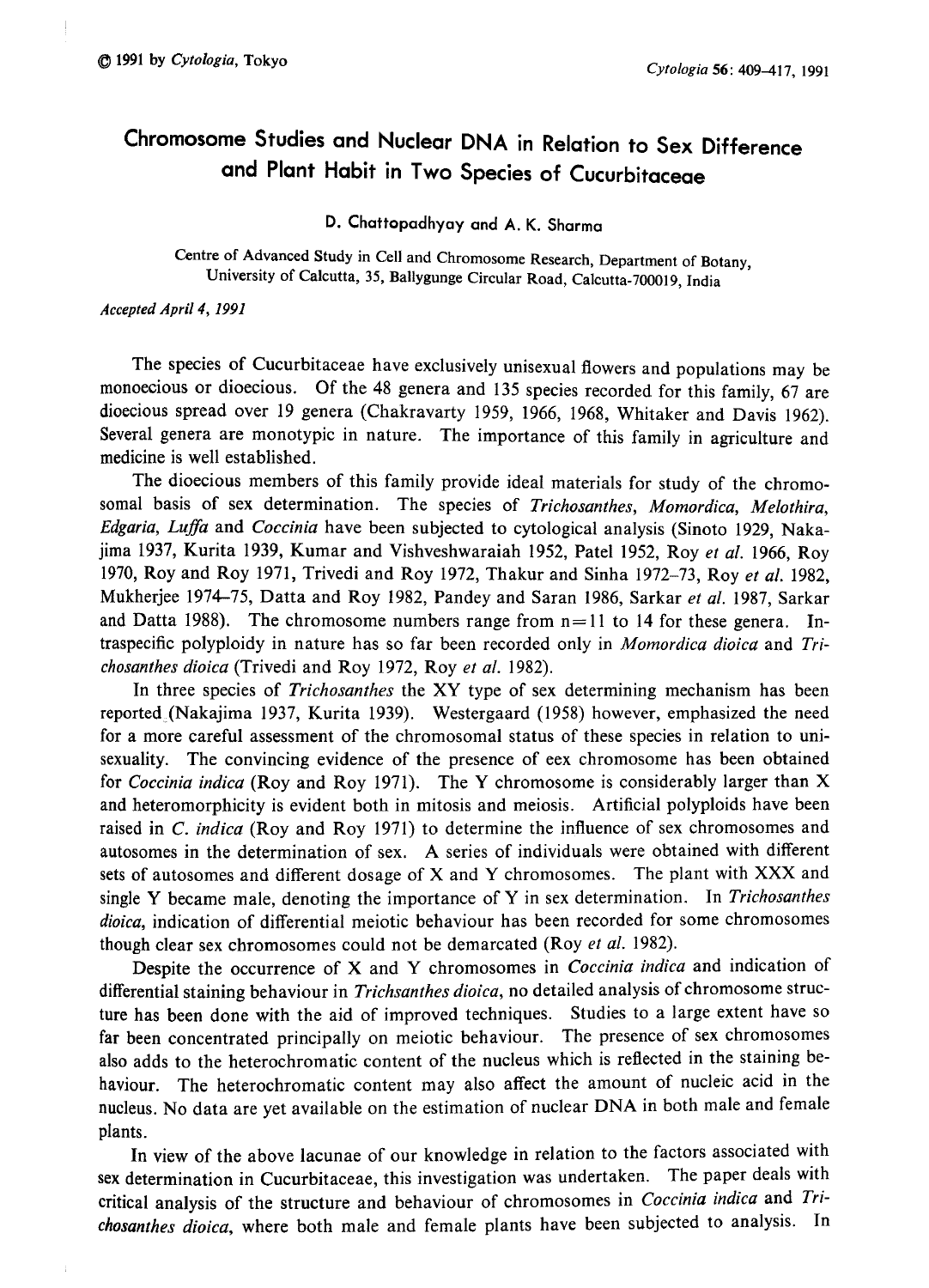both species nuclear DNA has been estimated through in situ cytophotometric technique. The extent of relationship of these data with sex difference has been analysed.

## Materials and methods

The materials for the present investigation include two unisexual dioecious species of the family Cucurbitaceae.

- 1) Trichosanthes dioica Roxb. (Male and Female plants)
- 2) Coccinia indica Wight and Arn. (Male and Female plants)

The somatic chromosomes in most cases were studied from temporary squash preparations of root-tips. Trials with various pretreatment chemicals and fixatives revealed a mixture of saturated solution of paradichlorobenzene and  $0.002$  M oxyquinoline (1:1) for 2 hr in case of Coccinia indica and 2.30 hr at  $14-16^{\circ}\text{C}$  in case of Trichosanthes dioica to be the most effective pretreating agent. After pretreatment the root tips were fixed in acetic acid ethanol mixture (1:3) for overnight at room temperature, hydrolysed in 1N HCl at  $60^{\circ}$ C for 10-12 min. and washed in distilled water. The root-tips were then treated with  $45\%$ acetic acid for 5 min., stained in  $2\%$  acetic-orcein staining solution for overnight and finally squashed in a drop of  $45\%$  acetic acid.

For meiotic analysis, young flower buds were fixed in acetic-alcohol  $(1:3)$ . The anthers were dissected out from floral buds and smeared in 2% acetic-carmine solution.

For the estimation of nuclear DNA the root tips of the male and female plants of both the species and that of Allium cepa were fixed in 1:3 acetic ethanol for overnight and were then washed in distilled water, and hydrolysed in 1N HCl at  $60^{\circ}$ C for 15 min. in case of Trichosanthes dioica and 20 min. in case of *Coccinia indica*. The root tips were then weshed thoroughly in distilled water, kept in  $45\%$  acetic acid for 2-3 min., stained in Schiff's reagent for 2–3 hr at 16–18°C and finally squashed in a drop of 45 $\frac{9}{6}$  acetic acid.

Cytophotometric measurements were made by using a Leitz Wetzlar Aristophot with microspectrophotometer, following the single wavelength (550nm) method (Sharma and Sharma 1980). One hundred metaphase plates were scanned in all the cases. 4C nuclear DNA values were calculated on the basis of optical density, in terms of relative arbitrary units of absorbance which were then converted to absolute units (Picogram  $10^{-12}$ g) by using the formula:

4C nuclear DNA=
$$
\frac{A}{B}
$$
×C

whers A=4C nuclear DNA value of Allium cepa i. e.  $67 \times 10^{-12}$ g derived from the determinations of Van't Hof's (1965) 2C nuclear DNA value;  $B=$  the mean absorption figure measured in the A. cepa standard root tips and  $C=$  the mean of the absorption figures measured for the sample nucleus (metaphase plates) minus those of the background readings.

#### Results

# Cytological data and DNA content in Trichosanthes dioica Roxb.

Studies on the chromosomes of both male and female plants of this species showed sim ilarity in their number, size and morphology. Both contain  $2n=22$  chromosomes in their complements (Figs. 4, 5). The chromosome size ranged from 1.52 to 3.04  $\mu$ m in both cases. The total chromosome lengths were 47.14  $\mu$ m and 46.08  $\mu$ m and the mean of TF% 36.03 and 36.04 in female and male plants respectively. The chromosomes were classified into four types namely A, B, C and D on the basis of the position of primary and secondary constric tions.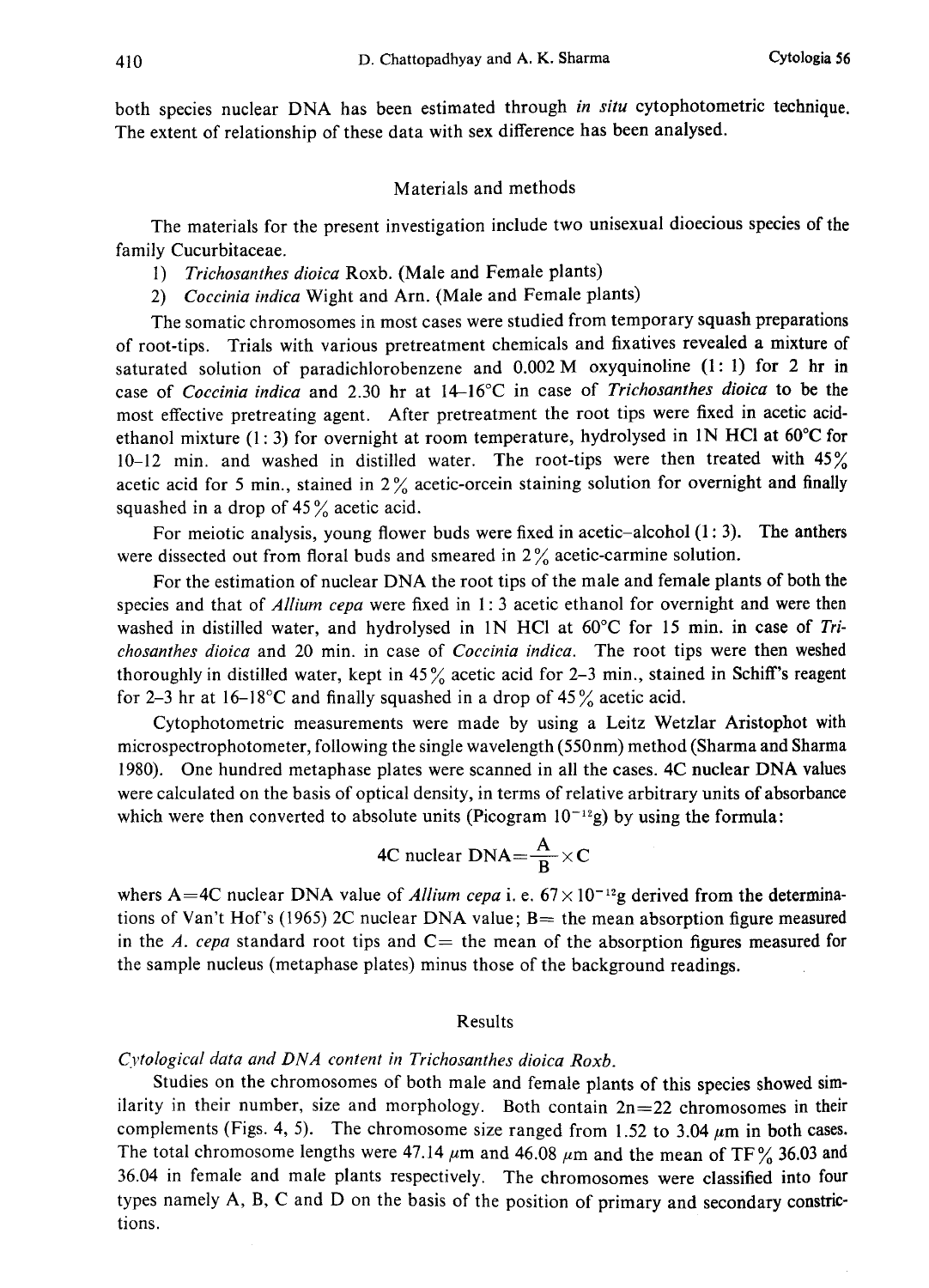

Figs. 1, 2. Somatic metaphase plates showing  $2n=24$  chromosomes respectively of the female and male plant (arrow indicating the large Y chromosome in fig. 2) of Coccinia indica Wight. and Arn. ( $\times$ 1720 approx.).

- Fig. 3. Meiotic metaphase I plate showing 12 bivalents (arrow indicating the large sex chro mosomal bivalent) of male plant of C. indica Wight. and Arn. ( $\times$ 2300 approx.).
- Figs. 4, 5. Somatic metaphase plates showing  $2n=22$  chromosomes respectively of the female and male plant of Trichosanthes dioica Roxb. ( $\times$ 1600 approx.).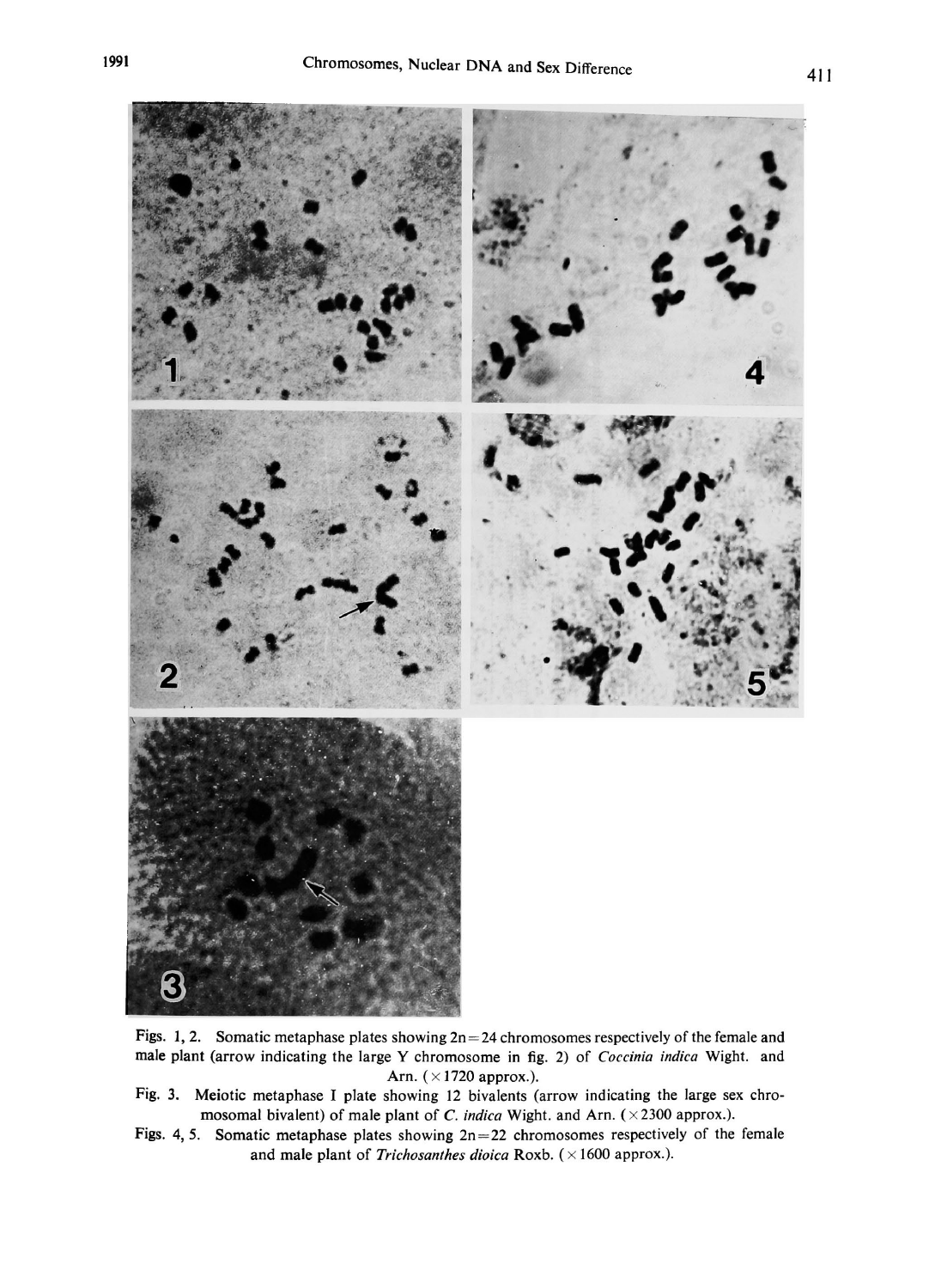| $2A+10C+10D+XY$<br>$2A+12C+10D$<br>Karyotype<br>formula<br>chromosome<br>number (2n)<br>Somatic<br>$\overline{24}$<br>24<br>Name of the<br>Female plant<br>Coccinia indica<br>species<br>Male plant |                                         |                                           |                                                           |                                           |                                               |
|-----------------------------------------------------------------------------------------------------------------------------------------------------------------------------------------------------|-----------------------------------------|-------------------------------------------|-----------------------------------------------------------|-------------------------------------------|-----------------------------------------------|
|                                                                                                                                                                                                     | chromosome<br>length $(\mu m)$<br>Total | Average<br>chromosome<br>length $(\mu m)$ | nuclear DNA in<br>root $(pgs) \pm S$ . E.<br>Amount of 4C | Amount of 4C<br>nuclear DNA<br>per genome | per chromosome<br>Amount of 4C<br>nuclear DNA |
|                                                                                                                                                                                                     |                                         |                                           |                                                           |                                           |                                               |
|                                                                                                                                                                                                     | 34.68                                   | 1.44                                      | $8.25 \pm 0.10$                                           | 4.13                                      | 0.34                                          |
|                                                                                                                                                                                                     | 36.86                                   | 1.54                                      | $10.35 \pm 0.12$                                          | 5.18                                      | 0.43                                          |
| Trichosanthes dioica                                                                                                                                                                                |                                         |                                           |                                                           |                                           |                                               |
| $2A+2B+8C+10D$<br>22<br>Female plant                                                                                                                                                                | 47.14                                   | 2.14                                      | $11.30 + 0.13$                                            | 5.65                                      | 0.51                                          |
| $2A + 2B + 8C + 10D$<br>22<br>Male plant                                                                                                                                                            | 46.08                                   | 2.09                                      | $11.66 \pm 0.11$                                          | 5.83                                      | 0.53                                          |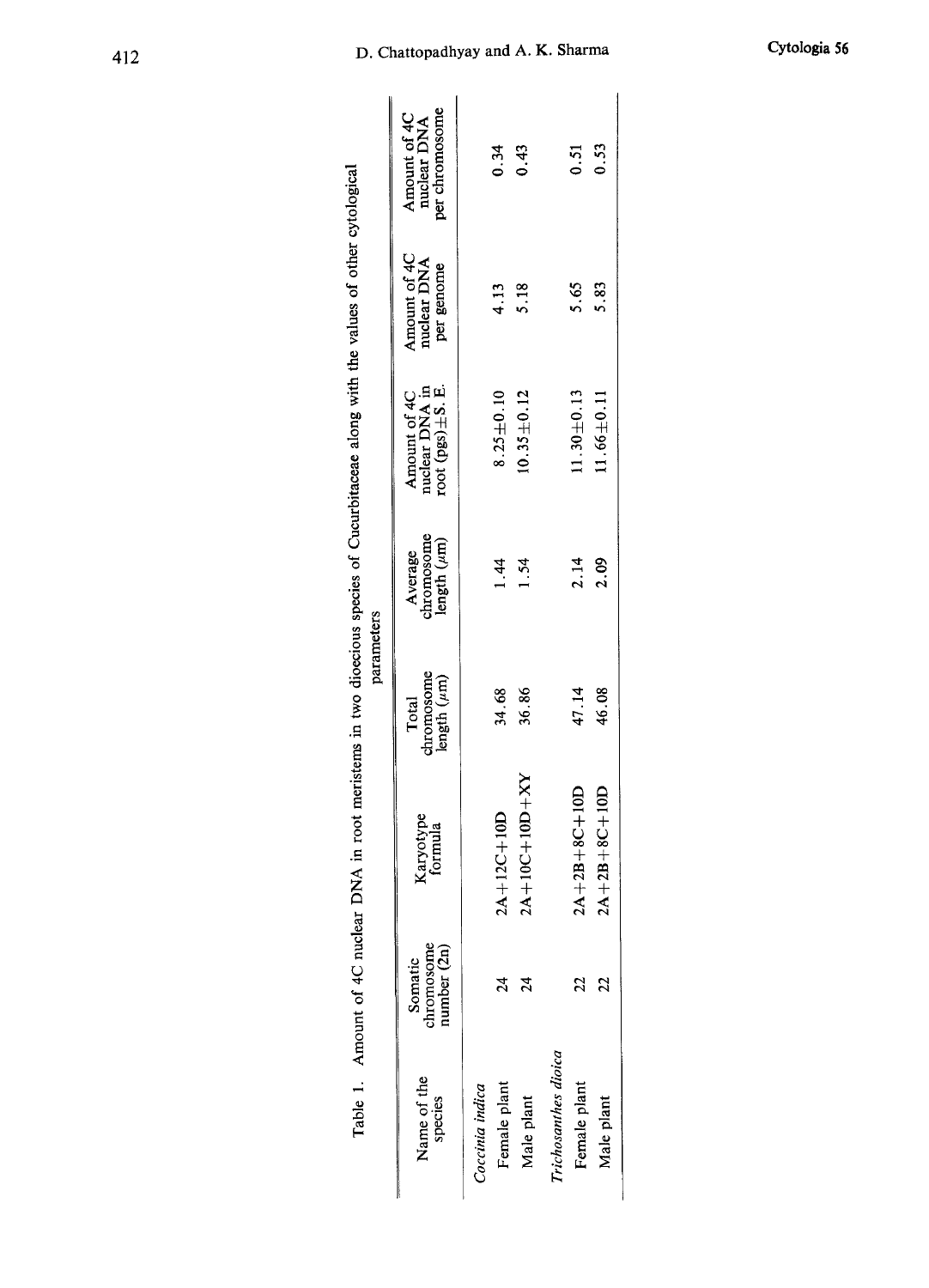Type A: Chromosomes with two constrictions, one nearly median , the other nearly sub median or nearly subterminal on the same arm.

Type B: Chromosomes with two constrictions, at opposite ends, both nearly submedian

- Type C: Chromosomes with nearly median constrictions.
- Type D: Chromosomes with nearly submedian constrictions.

Meiotic study revealed eleven bivalents in late prophase and metaphase I . No pollen dimorphism was noticed. The amounts of 4C nuclear DNA were 11.30 picograms and 11.66 picograms in female and male respectively.

# Cytological data and DNA content in Coccinia indica Wight and Arn.

A detailed karyotypic study of both male and female plants of  $C$ . indica showed a similarity in their chromosome morphology and numbers which were  $2n=24$ , except one com paratively larger chromosome without any homologue present in the male plant (Figs. 1, 2). The length of the chromosomes varied from 1.04-2.07  $\mu$ m in case of female plant and 0.98-3.91  $\mu$ m in case of male plant. The size of the larger (Y) chromosome in male plant was 3.91  $\mu$ m which consists of both primary and secondary constrictions. Total chromosome length is 34.68  $\mu$ m and 36.86  $\mu$ m and mean of TF% is 38.61 and 35.84 in female and male plants respectively. The chromosomes were classified into 3 types, namely A, C and D on the basis of the position of the constrictions.

Meiosis revealed 12 bivalents of which one is larger than the rest in metaphase I and diakinesis. The larger bivalent shows a very short pairing contact (Fig. 3). The larger chro mosome shows a strong heteropycnosity.

The 4C DNA values for each sex are 8.25 picograms and 10.35 picograms in female and male plants respectively (Table 1).

## Discussion

Previous studies on Trichosanthes dioica carry discrepant reports. Heteromorphism indicating an XY mechanism was noted by Patel (1952). However, later investigations (Muk herjee 1974-75, Singh and Roy 1979, Roy et al. 1982) show the absence of visible structural difference in any of the chromosome pairs, but heteropycnosis and precocious separation of one bivalent were clearly recorded (Roy et al. 1982). It has been suggested that  $T$ . dioica represents a stage between species without and with sex chromosome respectively. In other species of, Trichosanthes no such incipient chromosomal differentiation could be recorded (Pandey and Saran 1986).

In the present study both male and female plants show identical chromosome morphology. There is remarkable similarity in the number of secondary constrictions, the total chromosome length and even in the average range in chromosome size. The similarity between the two sexes is also evident in their DNA value. The 4C DNA is approximately 11.66 picograms in male and 11.3 picograms in female; the average size ranging from 2.09 to 2.14 respectively. Therefore, in karyotypes, total chromosome lengths as well as the amount of nuclear DNA no marked differences could be observed. In absence of any detectable morphological dif ference it may be argued that the determination of sex in this species is principally controlled at the autosomal level.

Pollen dimorphism associated with sex chromosome has been reported by certain authors (Strasburger 1910, Westergaard 1958). No dimorphism in the characters of the pollen grains could be observed in  $T.$  dioica. In the meiotic cells differential behaviour of any pair of chromosomes was not observed. The technique adopted hereby permitted a critical analysis and identification of chromosome segments. No supernumerary constricted chromosomes were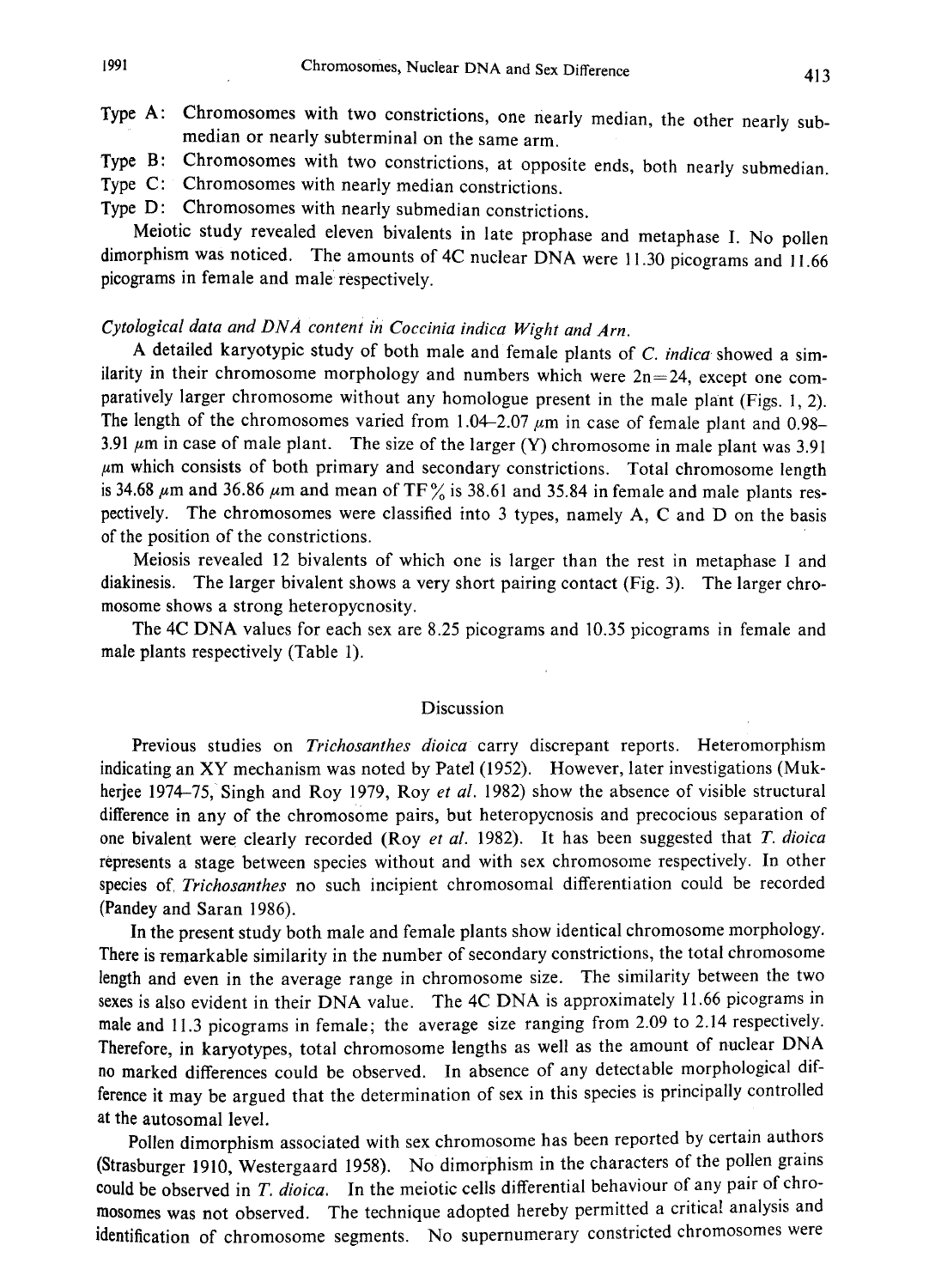observed as suggested by earlier authors. On the other hand, the application of banding technique reveals clearly identifiable chromosome bands. The band homology between male and female individuals has been recorded (Chattopadhyay and Sharma 1988). Simultaneous ly, several bands could not be fully homologized with its partner. The extent to which such differences is associated with sex dimorphism is not yet fully resolved. Dimorphism in chro mosome bands may even reveal the cryptic genetic diversity existing between different indivi duals of a species. However, application of this improved banding technique in a large number of male and female individuals of Trichosanthes dioica may reval differences, if any, associated with the expression of sex.

At the present state of our knowledge and on the basis of the evidences gathered during this study the sex difference in  $T$ . dioica can not be correlated with any chromosome heteromorphicity.

In Coccinia indicq XY mechanism is well established. In the induced tetraploids and their segregation individuals with variable number of sex chromosome have been obtained. The strong male determining characteristics of Y as compared to that of femaleness in X has been established (Roy and Roy 1971).

In the present investigation too, such heteromorphic pair has been clearly observed. The Y chromosome is very long as compared to the rest. The karyotypes of both male and female individuals do not show a marked difference excepting the presence of XY in male. The XX chromosome in female could not be clearly differentiated because of the absence of any de tectable difference from other short chromosome pairs. The Y chromosome is provided with a secondary constriction. In addition, there is another pair of chromosomes with se condary constrictions present in both male and female plants. The chromosome with se condary constrictions belonging to A type, common to both, is fairly large as compared to the rest. The range in chromosome size between the two sexes differs markedly at the upper level because of the presence of Y chromosome. The total chromosome length too is slightly more being 36.86  $\mu$ m in male as compared to 34.68  $\mu$ m in female.

The similar difference between the male and the female in 4C DNA value is also observed because of the presence of long Y chromosome. It is 10.35 picograms in male as against 8.35 picograms in female. Therefore, the differences in chromosome size in males of Coccinia indica reflect additional amount of chromatin rather than differential condensation. The differential chemical nature is clearly indicated.

The heterochromatic nature of Y is also indicated in its staining behaviour. In the both prophase and metaphase it remains highly condensed, in the intermitotic stage as well strong heterochromatic block has been noted. The Y chromosome of C. indica, therefore, has a high heterochromatic content.

The heterochromatic nature of Y makes it likely to have the high repetitive DNA content. The correlation between repetitive DNA and heterochromatin has been well eleborated (Flavell 1980, 1882, Bennett 1982, Sharma 1983, 1985). The analysis of repetitive DNA in Y chro mosome of *Coccinia indica* would be worth investigation. It would be desirable to know the extent to which structural gene involved in expression of maleness is associated with repeat DNA content in this chromosome.

Radiation study so far carried out has led to the occurrence of subgynoecious plant in the species (Roy and Roy 1971). It has been suggested that in the Y chromosome there is a strong female suppressor. In the species of Melandrium similar behaviour has been recorded. Critical radiation studies coupled with identification of segments of the Y chromosome in the pregeny, undergoing breakage, are necessary. The heterochromatic nature and increased amount of DNA in the Y chromosome have been demonstrated in the present investigation. The analysis of radiation induced breaks in specific loci and the associated sex related phe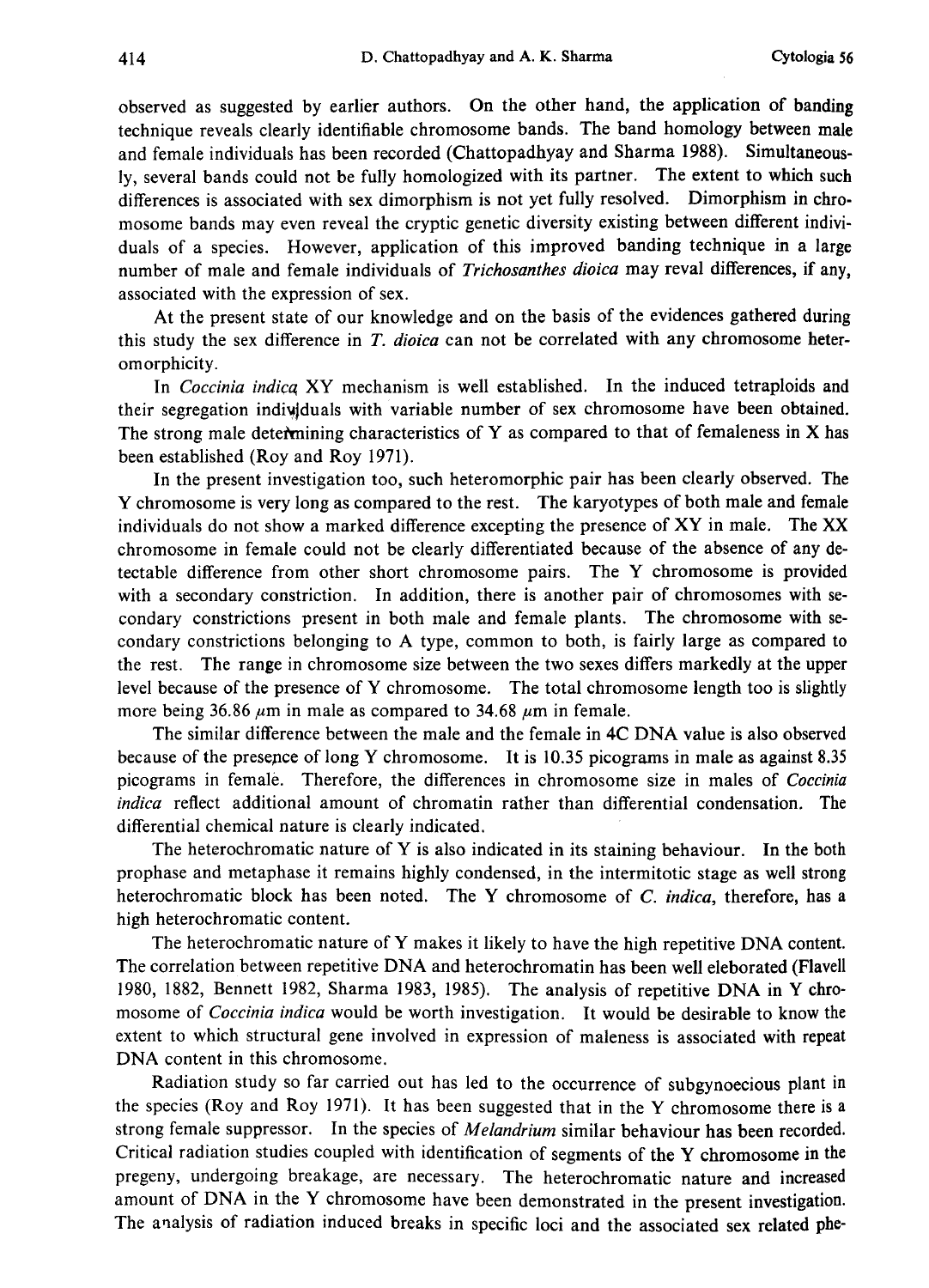notypic changes and estimation of the repeat DNA content may give an indication of the structural and repeat sequences in Y chromosome.

# DNA content. chromosomal length and plant habit

An estimation of the nuclear DNA content of the herbaceous annuals and woody per ennials has revealed that the latter in general have more DNA content than the former (Bennett 1982, Ohri and Khoshoo 1986). This is, however, been related to the duration of mitotic cycle, generation time and the duration of period for favourable growth (Mukherjee and Sharma 1990).

Both Trichosanthes dioica and Coccinia indica are herbaceous species. Of the two species C. indica is a perennial climber wherea the habit of  $T$ . dioica is trailing, the vegetative phase only extending upto 3 months during summer. However, the thin root stock of  $T$ . dioica remains and can perennate underground. Despite being herbaceous, the two species differ remarkably from each other in the mode and nature of growth, one behaving as perennial, the other as an annual. The plants of  $T$ . dioica are visible only for a short period completing the vegetative and fruiting season within 3-4 months.

The DNA value of both male and female plant of Trichosanthes dioica is comparatively higher than those of *Coccinia indica*. The total chromosome length too reflects this difference. The average chromosome length of  $T$ . dioica is also higher than that of  $C$ . indica. From all these evidences it is clear that  $T$ . dioica has longer chromosome and higher DNA value as compared to that of the other. Despite this difference in favour of T. dioica it is de facto annual in habit as compared to the perennial  $C$ . *indica*. This high DNA value in an annual as compared to that of a related perennial genus and not vice versa is of special interest. The reverse situation is met with in most other species. However, this difference may be due to their distinct generic difference. The parameters of chromosome size and DNA content are under strict genetic control. The difference between the two is principally attributed to their dif ferent genotype. It would be worthwhile to investigate the period taken for the completion of mitotic cycle in both species having difference in amount of nuclear DNA.

## Summary

Analyses of the structure and behaviour of chromosomes and estimation of 4C nuclear DNA in both male and female plants of *Coccinia indica* and *Trichosanthes dioica* were made. In male and female plants of T. dioica had identical chromosome numbers. There was remarkable similarity between sexes in chromosome morphology, number of secondary con strictions and total chromosome length, as well as the amount of 4C DNA. In absence of any detectable chromosomal differences it may be argued that the sex determination in this species is principally controlled at the autosomal level. The karyotypes of male and female individuals were not markedly different in C. indica, except for the sex chromosomes. The total chromosome length was slightly more in male as compared to female plant. There was a corresponding difference in 4C DNA values. The differences in chromosome size between sexes of C. indica reflected additional chromatin rather than differential condensation. The heterochromatic nature of long sex chromosome was also indicated in its staining behaviour. The total chromosome length, average chromosome length and the 4C nuclear DNA values of both males and females of annual  $T$ . dioica were comparatively higher than those of the related perennial, C. indica.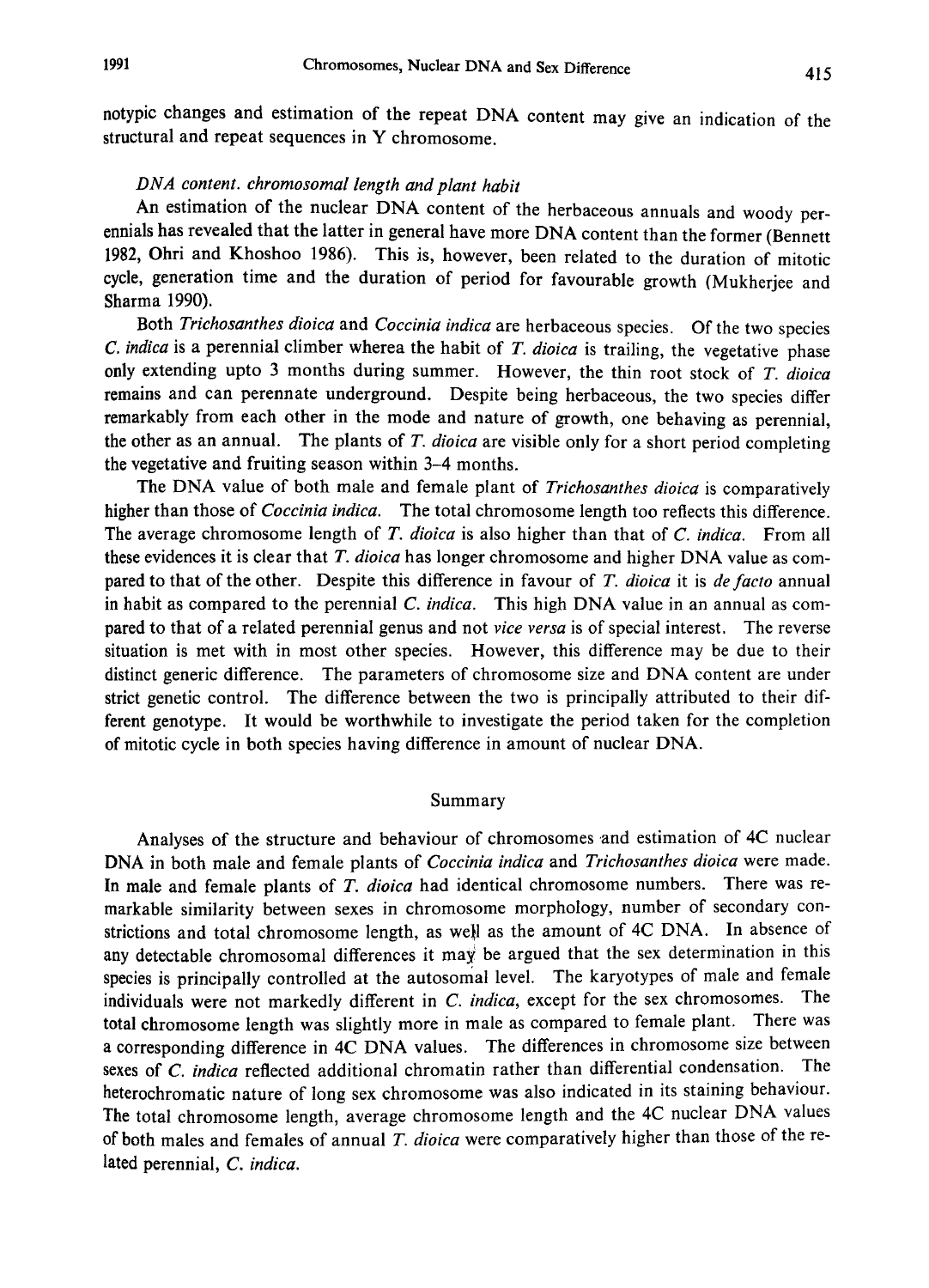### Acknowledgement

Financial assistance from University Grants Commission and Indian National Science Academy are gratefully acknowledged.

#### References

- Bennett, M. D. 1982. Nucleotypic basis of the spatial ordering of chromosomes in eukaryotes and the im plications of the order for genome evolution and phenotypic variation: Genome Evolution (eds.) G. A. Dover and R. Flavell. Academic Press, New York. pp. 325-341.
- Bhaduri, P. N. and Bose, P. C. 1947. Cytological investigations in some common cucurbits with special ref erence to fragmentation of chromosomes as a physical basis of speciation. J. Genet. 48: 237-256.
- Chakravarti, A. K. 1948. Cytology of Coccinia indica with reference to the behaviour of its sex chromosomes. Proc. Ind. Acad. Sci. 27: 74-86.
- Chakravarti, H. L. 1959. Monograph on Indian Cucurbitaceae. Records of the Bot. Survey of India, XVII, No. 1.
- 1966. Monograph on the Cucurbitaceae of Iraq. Technical Bulletin No. 135. Ministry of Agriculture, Baghdad.
- 1968. Cucurbitaceae of Ghana. Bulletin de I'l, F. A. N. Dakar, Ifan.
- Chattopadhyay, D. and Sharma, A. K. 1988. A new technique for orcein banding with acid treatment. Stain Tech. 63: 283-289.
- Dutta, B. and Roy, R. P. 1982. Evolution in the genus Luffa. Biology and Chemistry of Cucurbitaceae (ed.) R. W. Robinson, New York.
- Flavell, R. 1980. The molecular characterization and organization of plant chromosomal DNA sequences. Ann. Rev. Plant Physiol. 31: 307-318.
- 1982. Sequence amplification, deletion and rearrangement major sources of variation during species divergence: Genome Evolution (eds.) G. A. Dover and R. Flavell. Academic Press, New York. pp. 301- 323.
- Kumar, L. S. S. and Deodikar, G. B. 1940. Sex chromosome of Coccinia indica Wight and Arn. Curr. Sci. 9: 128-130.
- and Vishveshwaraiah, S. 1952. Sex mechanism in *Coccinia indica* Wight and Arn. Nature 170: 330-331.
- Kurita, M. 1939. Geschlechtschromosomen bei Trichosanthes multiloba Miq. und Chromosomenzahlen bei einigen anderen Arten von Cucurbitaceen. Botan. Mag. 53: 505. 510.
- Mukherjee, P. 1974-75. Sex chromosome studies of certain members of the unisexual families. J. Cytol. Genet. 9 and 10: 42-49.
- Mukherjee, S. and Sharma, A. K. 1990. Mitotic cycle duration and its relationship with nuclear DNA content, chromosome number and size and rate of growth in species of Acacia growing under stress. Ind. J. Exp. Biol. 28: 508-510.
- Nakajima, G. 1937. Cytological studies in some dioecious plants. Cytologia. Fuji Jubilee Vol.: 282. 292.
- Ohri, D. and Khoshoo, T. N. 1986. Plant DNA: contents and systematics. DNA systematic Vol. II (ed.) S. K. Dutta. CRC Press, Florida: pp. 1-19.
- Pandey, V. S. and Saran, S. 1986. Cytological study in Trichosanthes lepiniana (Naud.) cogn. (Cucurbitaceae). Perspectives in Cytology and Genetics. (eds.) G. K. Manna and U. Sinha 5: 495-498.
- Patel, G. I. 1952. Chromosome basis of dioecism in Trichosanthes dioica Roxb. Curr. Sci. 21: 343-344.
- Richharia, R. H. and Ghosh, P. N. 1953. Meiosis in Momordica dioica Roxb. Curr. Sci. 22: 17-18.
- Roy, P. M. 1970. Cytogenetic investigations in Cucurbitaceae. Ph. D. Thesis, Patna University, Patna, India.
- Roy, R. P. 1982. Sex mechanism in Trichosanthes dioica Roxb. Contemporary Trends in Plant Sciences (ed.) S. C. Verma: 392-395.
- and Roy, P. M. 1971. Mechanism of sex determination in Coccinia indica. J. Indian Bot. Soc. 50A: 391-400.
- and Saran, S. 1982. Sex expression in the Cucurbitaceae. Biol. and Chem. of Cucurbitaceae (ed.) R.W. Robinson (New York).
- -, Saran, S. and Dutta, B. 1982. Sex mechanism in Trichosanthes dioica Roxb. Contemporary Trends in Plant Sciences (ed.) S. C. Verma: 392-395.
- -, Thakur, V. and Trivedi, R. N. 1966. Cytogenetical status in the genus Momordica L. J. Cytol. Genet.  $1: 30 - 40.$